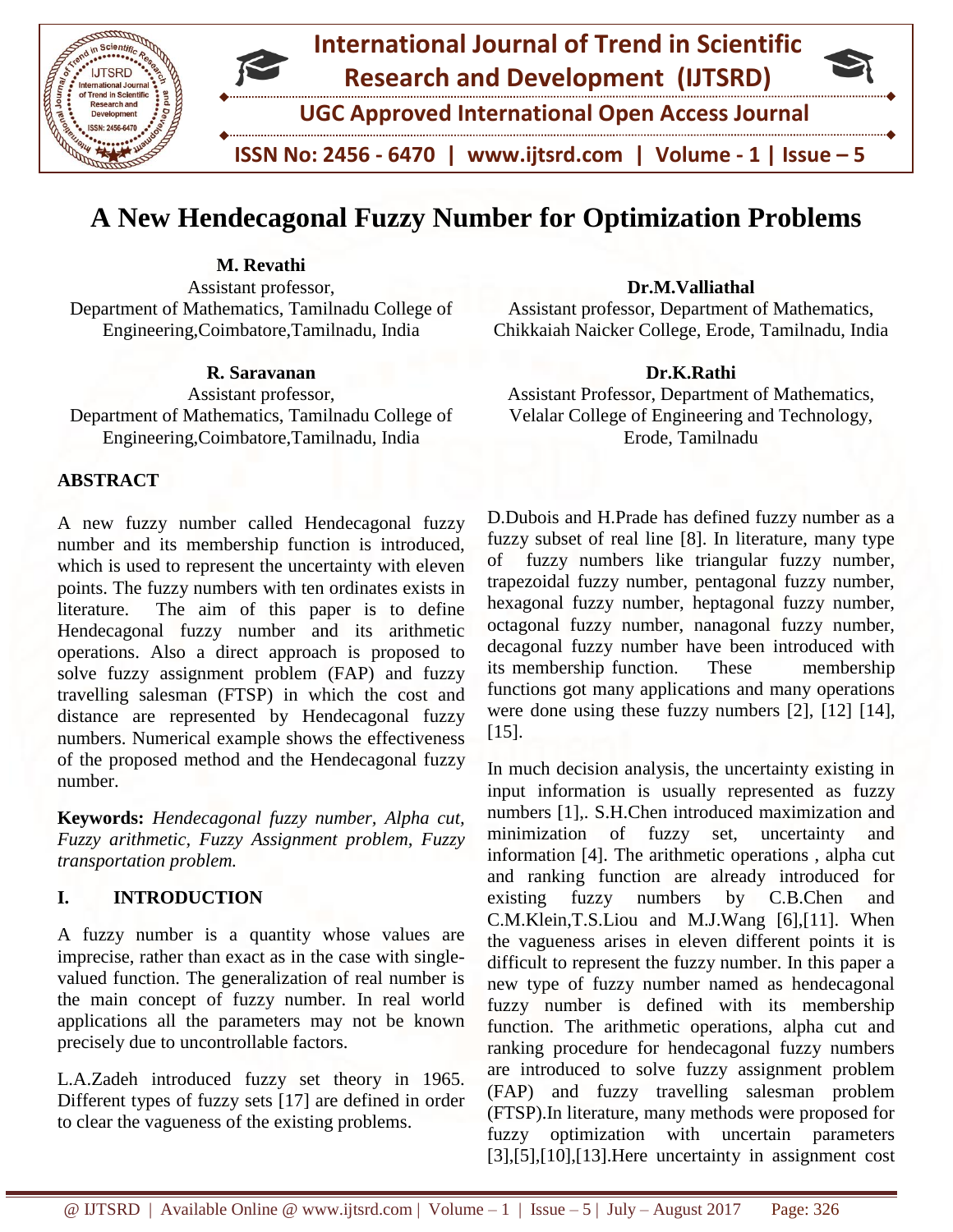and travelling distance are represented by new fuzzy number named as Hendecagonal fuzzy number, which are ranked using the ranking function introduced by R.R.Yager [16],[7]. Numerical examples show the effectiveness of the proposed method and the new fuzzy number, It is simple and very easy to understand and can be applied in many real life problems.

# **II. PRELIMINARY**

**Definition 2.1:** The membership grade corresponds to the degree to which an element is compatible with the concept represented by fuzzy set.

**Definition 2.2:** Let X denote a universal set. Then the characteristic function which assigns certain values or a membership grade to the elements of this universal set within a specified range [0,1] is known as membership function & the set thus defined is called a fuzzy set.

**Definition 2.3: Let** X denote a universal set. Then the membership function  $\mu_A$  by using a fuzzy set A is usually denoted as  $\mu_A : X \to I$ , where  $I = [0,1]$ 

**Definition 2.4:** An  $\alpha$ -cut of a fuzzy set A is a crispest  $A^{\alpha}$  that contains all the elements of the universal set X that have a membership grade in A greater or equal to specified value of  $\alpha$  Thus

 $A^{\alpha} = \{x \in X, \mu_A(x) \ge \alpha\}, 0 \le \alpha \le 1$ 

**Definition 2.5**: A fuzzy set  $\tilde{A}$  is a *convex fuzzy set* if and only if each of its  $\alpha$  – *cuts*  $A^{\alpha}$  is a convex set.

**Definition2.6**: A fuzzy set  $\tilde{A}$  is a *fuzzy number* if (i) For all  $\alpha \in (0,1]$  the  $\alpha$  - *cut* sets  $A_{\alpha}$  is a convex set (ii)  $\mu_{\tilde{A}}$  is an upper semi continuous function.

**Definition 2.7:** A triangular membership function is specified by three parameters [a,b,c] as follows

$$
\mu(x;a,b,c) = \begin{cases} (x-a)/(b-a), a \le x \le b \\ 1, & x=b \\ (c-x)/(c-b), b \le x \le c \\ 0, &, otherwise \end{cases}
$$

This function is determined by the choice of the parameter a, b, c where  $x_{ij} \in [0,1]$ 

Definition 2.8: A trapezoidal fuzzy number  $\widetilde{A} = (a, b, c, d)$  is a fuzzy number with membership function of the form

$$
\mu(x:a,b,c,d) = \begin{cases}\n(x-a)/(b-a) & , a \le x \le b \\
1 & , b \le x \le c \\
(d-x)/(d-c) & , c \le x \le d \\
0 & , otherwise\n\end{cases}
$$

#### **III. HENDECAGONAL FUZZY NUMBERS**

**Definition 3.1:** The parametric form of Hendecagonal Fuzzy Number is defined as  $\widetilde{U} = (P_1(r), Q_1(s), R_1(t), S_1(u), T_1(v), P_2(r), Q_2(s), R_2(t), S_2(u), T_2(v))$ , for  $r \in [0,0.2]$   $s \in [0.2,0.4]$   $t \in [0.4,0.6]$   $u \in [0.6,0.8]$  and  $v \in [0.8,1]$  where  $P_1(r), Q_1(s), R_1(t), S_1(u)$  and  $T_1(v)$  are bounded left continuous non decreasing functions over [0,0.2],[0.2,0.4],[0.4,0.6],[0.6,0.8]*and* [0.8.1],

 $P_2(r), Q_2(s), R_2(t), S_2(u) \text{ and } T_2(v)$  Are bounded left continuous non increasing functions over [0,0.2],[0.2,0.4],[0.4,0.6],[0.6,0.8]*and* [0.8.1].

**Definition 3.2:** A fuzzy number  $A = (a_1, a_2, a_3, a_4, a_5, a_6, a_7, a_8, a_9, a_{10}, a_{11})$  is said to be a Hendecagonal fuzzy number if its membership function is given by

$$
\begin{cases}\n\frac{1}{5}\left(\frac{x-a_1}{a_2-a_1}\right) & , a_1 \leq x \leq a_2 \\
\frac{1}{5} + \frac{1}{5}\left(\frac{x-a_2}{a_3-a_2}\right), a_2 \leq x \leq a_3 \\
\frac{2}{5} + \frac{1}{5}\left(\frac{x-a_3}{a_4-a_3}\right), a_3 \leq x \leq a_4 \\
\frac{3}{5} + \frac{1}{5}\left(\frac{x-a_4}{a_5-a_4}\right), a_4 \leq x \leq a_5 \\
\frac{4}{5} + \frac{1}{5}\left(\frac{x-a_5}{a_6-a_5}\right), a_5 \leq x \leq a_6 \\
(x) = \begin{cases}\n1 - \frac{1}{5}\left(\frac{x-a_6}{a_7-a_6}\right), a_6 \leq x \leq a_7 \\
\frac{4}{5} - \frac{1}{5}\left(\frac{x-a_7}{a_8-a_7}\right), a_7 \leq x \leq a_8 \\
\frac{3}{5} - \frac{1}{5}\left(\frac{x-a_8}{a_9-a_8}\right), a_8 \leq x \leq a_9 \\
\frac{2}{5} - \frac{1}{5}\left(\frac{x-a_9}{a_{10}-a_9}\right), a_9 \leq x \leq a_{10} \\
\frac{1}{5}\left(\frac{a_{11} - x}{a_{11} - a_{10}}\right) & , a_{10} \leq x \leq a_{11} \\
0 & , \text{Otherwise}\n\end{cases}
$$



l

 $\mu_{_U}$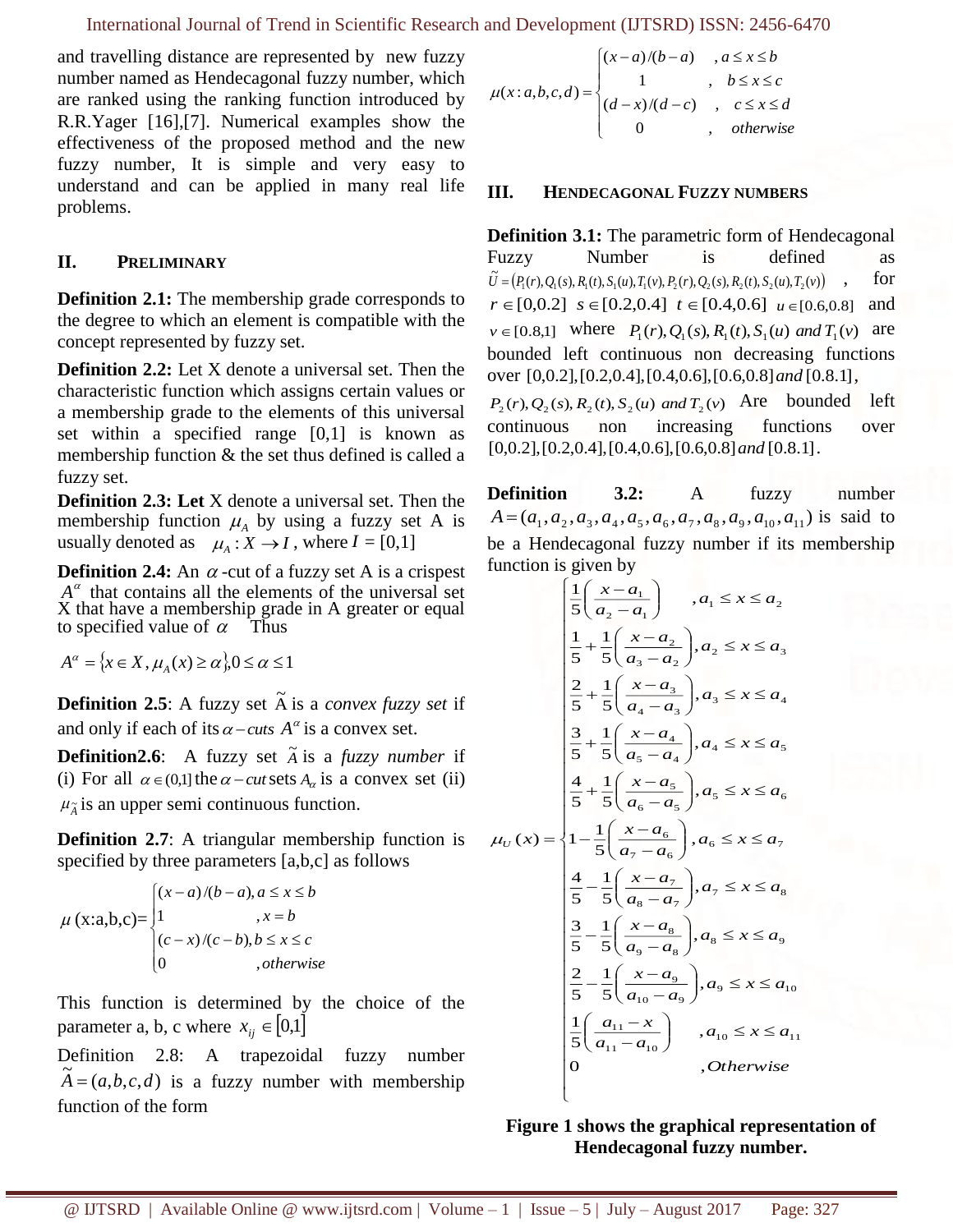

**Figure 1: Graphical representation of Hendecagonal fuzzy number**

## **IV. ARITHMETIC OPERATIONS ON HENDECAGONAL FUZZY NUMBERS**

In this section, arithmetic operations between two Hendecagonal fuzzy numbers, defined on universal set of real numbers R, are presented.

Let 
$$
A = (a_1, a_2, a_3, a_4, a_5, a_6, a_7, a_8, a_9, a_{10}, a_{11})
$$
 and  
\n $B = (b_1, b_2, b_3, b_4, b_5, b_6, b_7, b_8, b_9, b_{10}, b_{11})$  be two

hendecagonal fuzzy number then

### **(i) Addition of two hendecagonal fuzzy numbers**

$$
\widetilde{A} \oplus \widetilde{B} = (c_1, c_2, c_3, c_4, c_5, c_6, c_7, c_8, c_9, c_{10}, c_{11})
$$
  
=  $(a_1 + b_1, a_2 + b_2, a_3 + b_3, a_4 + b_4, a_5 + b_5, a_6 + b_6,$   
 $a_7 + b_7, a_8 + b_8, a_9 + b_9, a_{10} + b_{10}, a_{11} + b_{11})$ 

### **(ii) Scalar multiplication of hendecagonal fuzzy**

#### **numbers**

l( ζ, ĺ(  $<$ >۱  $\lambda \widetilde{A}=$  $( \lambda a_{11}, \lambda a_{10}, \lambda a_{9}, \lambda a_{8}, \lambda a_{7}, \lambda a_{6}, \lambda a_{5}, \lambda a_{4}, \lambda a_{3}, \lambda a_{1})$  if  $\lambda < 0$  $( \lambda a_1, \lambda a_2, \lambda a_3, \lambda a_4, \lambda a_5, \lambda a_6, \lambda a_7, \lambda a_8, \lambda a_9, \lambda a_{10}, \lambda a_{11})$  if  $\lambda > 0$  $\{11,78410,7849,7848,7847,7846,7845,7844,7843,7842,7841\}$  $_1, \mu_2, \mu_3, \mu_4, \mu_5, \mu_6, \mu_7, \mu_8, \mu_9, \mu_9, \mu_{10}, \mu_{11}$  $\lambda a_1, \lambda a_2, \lambda a_3, \lambda a_5, \lambda a_6, \lambda a_1, \lambda a_2, \lambda a_3, \lambda a_1)$  if  $\lambda$  $\lambda a_1, \lambda a_2, \lambda a_3, \lambda a_4, \lambda a_5, \lambda a_2, \lambda a_3, \lambda a_4, \lambda a_5, \lambda a_6)$  if  $\lambda$ *a a a a a a a a a a a a a a a a a a a a a a*

### **(iii) Subtraction of two hendecagonal fuzzy numbers**

$$
\tilde{A}\Theta\tilde{B} = \tilde{A}\Theta\left(-\tilde{B}\right)
$$
  
=  $(a_1 - b_{11}, a_2 - b_{10}, a_3 - b_9, a_4 - b_8, a_5 - b_7, a_6 - b_6,$   
 $a_7 - b_5, a_8 - b_4, a_9 - b_3, a_{10} - b_2, a_{11} - b_1)$ 

### **V. RANKING HENDECAGONAL FUZZY NUMBERS**

The ranking method proposed in [4] is used to rank the hendecagonal fuzzy numbers.

The ranking function  $r: F(R) \to R$  where  $F(R)$  is a set of fuzzy number defined on set of real numbers, which maps each fuzzy number into the real line, where the natural order exists, i.e.

(i) 
$$
\widetilde{A} > \widetilde{B}
$$
 iff  $r(\widetilde{A}) > r(\widetilde{B})$   
(ii)  $\widetilde{A} < \widetilde{B}$  iff  $r(\widetilde{A}) < r(\widetilde{B})$   
(iii)  $\widetilde{A} = \widetilde{B}$  iff  $r(\widetilde{A}) = r(\widetilde{B})$ 

Let 
$$
A = (a_1, a_2, a_3, a_4, a_5, a_6, a_7, a_8, a_9, a_{10}, a_{11})
$$
 and  
\n $B = (b_1, b_2, b_3, b_4, b_5, b_6, b_7, b_8, b_9, b_{10}, b_{11})$ 

be two hendecagonal fuzzy numbers then

$$
r(\widetilde{A}) = \frac{a_1 + a_2 + a_3 + a_4 + a_5 + a_6 + a_7 + a_8 + a_9 + a_{10} + a_{11}}{11}
$$
  
and 
$$
r(\widetilde{B}) = \frac{b_1 + b_2 + b_3 + b_4 + b_5 + b_6 + b_7 + b_8 + b_9 + b_{10} + b_{11}}{11}
$$

#### **VI. FUZZY ASSIGNMENT PROBLEM AND FUZZY TRAVELLING SALESMAN PROBLEM**

In this section, mathematical formulation of fuzzy assignment problem is given and a direct approach is proposed to solve FAP and FTSP. The method is applicable for all optimization problems.

### **A. Formulation of Fuzzy Assignment Problem**

Let there be m Tasks and m Workers ,  $\tilde{C}_{ij}$  be the cost

of assigning i<sup>th</sup>Worker to the j<sup>th</sup>Task and the uncertainty in cost is here represented as Hendecagonal fuzzy numbers. Let  $x_{ij}$  be the decision variable define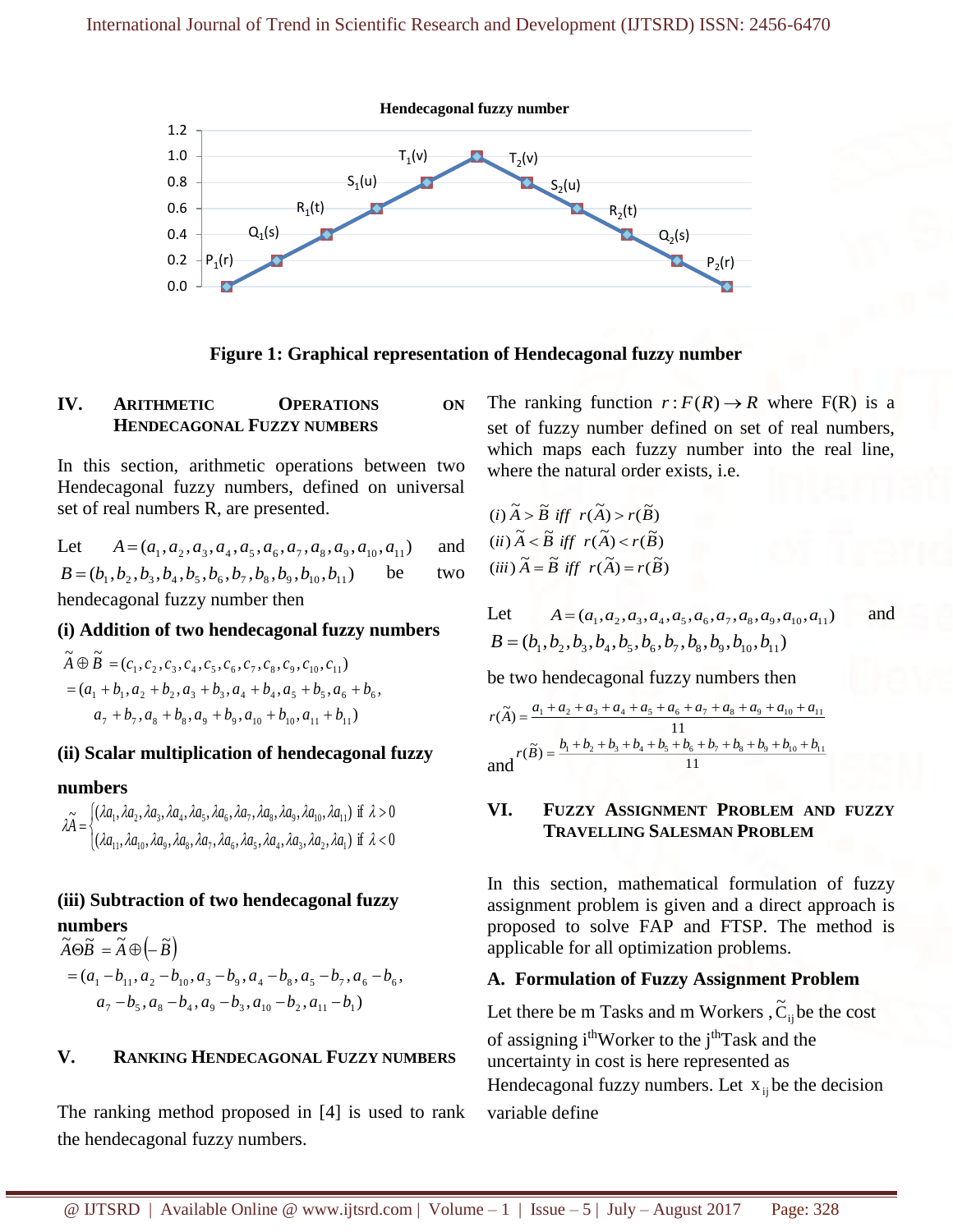$$
x_{ij} = \begin{cases} 1 & \text{if the i}^{th} \text{ person is assigned to the j}^{th} \text{ job} \\ 0 & \text{otherwise} \end{cases}
$$

#### **B. Formulation of Fuzzy Travelling Salesman Problem**

Minimize 
$$
\tilde{z} = \sum_{i=1}^{n} \sum_{j=1}^{n} \tilde{d}_{ij} x_{ij}
$$
,  $\tilde{d}_{ij} = \infty$  for all  $i = j$   
Subject to  $\sum_{j=1}^{n} x_{ij} = 1$ ,  $i = 1, 2...n$   
 $\sum_{i=1}^{n} x_{ij} = 1$ ,  $j = 1, 2...n$ ,  $x_{ij} \in [0,1]$ 

#### **VII. NUMERICAL EXAMPLE**

In this section numerical examples are given to illustrate the proposed method and it is shown that the proposed method offers an effective way for handling FAP as well as FTSP.

Example 7.1: A manufacturing company manufactures a certain type of spare parts with three different machines. The company official has to execute three jobs with three machines. The information about the cost of assignment is imprecise and here Hendecagonal Fuzzy numbers are used to represent the cost. The fuzzy assignment problem is given in Table 1.

#### *Solution:*

*Step 1:* Calculate the ranking value of each fuzzy cost is given in Table 2.

*Step 2:* Encircle the fuzzy cost with least ranking value in each row and examine all the encircled fuzzy costs and identify the encircled fuzzy cost that is uniquely encircled in both row wise and column wise. Assign it and delete the corresponding row and column. The resultant table is given in Table 3.

*Step 3:* If the cost is not uniquely selected both row wise and column wise then choose next minimum and proceed as in step 2.This process is continued until the fuzzy cost is uniquely selected row and column wise.

Then the optimal assignment is  $J_1 \rightarrow M_1$ ,  $J_2 \rightarrow M_2$ ,  $J_3 \rightarrow M_3$  with the optimal assignment cost (4,8,12,16,21,29,35,39,43,47,54) and its crisp value is  $r(C) = 28$ 

#### **Table 1: Fuzzy Assignment Problem with Hendecagonal Fuzzy Cost**

| $\begin{vmatrix} v_{ij} \\ 0 \end{vmatrix}$ otherwise<br>Then the fuzzy assignment                                                                                                                                                                                                                                                                                                          |    |  | problem                              | can | be                                                                                                                                                                                                    |                                                                                                                                                                                                                                                                                                                                                                                        | In this section numerical examples are gi<br>illustrate the proposed method and it is shown<br>proposed method offers an effective way for h |  |
|---------------------------------------------------------------------------------------------------------------------------------------------------------------------------------------------------------------------------------------------------------------------------------------------------------------------------------------------------------------------------------------------|----|--|--------------------------------------|-----|-------------------------------------------------------------------------------------------------------------------------------------------------------------------------------------------------------|----------------------------------------------------------------------------------------------------------------------------------------------------------------------------------------------------------------------------------------------------------------------------------------------------------------------------------------------------------------------------------------|----------------------------------------------------------------------------------------------------------------------------------------------|--|
| nathematically stated as follows                                                                                                                                                                                                                                                                                                                                                            |    |  |                                      |     |                                                                                                                                                                                                       | FAP as well as FTSP.                                                                                                                                                                                                                                                                                                                                                                   |                                                                                                                                              |  |
| <i>Minimize</i> $\widetilde{Z} = \sum_{i=1}^{m} \sum_{j=1}^{m} \widetilde{C}_{ij} x_{ij}$                                                                                                                                                                                                                                                                                                   |    |  |                                      |     |                                                                                                                                                                                                       | Example 7.1: A manufacturing co<br>manufactures a certain type of spare parts with                                                                                                                                                                                                                                                                                                     |                                                                                                                                              |  |
| Subject to $\sum_{i=1}^{m} x_{ij} = 1$ , $i = 1, 2m$ ;                                                                                                                                                                                                                                                                                                                                      |    |  |                                      |     |                                                                                                                                                                                                       | different machines. The company official<br>execute three jobs with three machines                                                                                                                                                                                                                                                                                                     |                                                                                                                                              |  |
| $\sum_{i=1}^{m} x_{ij} = 1$ , $j = 1,2m$                                                                                                                                                                                                                                                                                                                                                    |    |  |                                      |     |                                                                                                                                                                                                       | information about the cost of assignment is in<br>and here Hendecagonal Fuzzy numbers are<br>represent the cost. The fuzzy assignment pro                                                                                                                                                                                                                                              |                                                                                                                                              |  |
| 3. Formulation of Fuzzy Travelling Salesman                                                                                                                                                                                                                                                                                                                                                 |    |  |                                      |     |                                                                                                                                                                                                       | given in Table 1.                                                                                                                                                                                                                                                                                                                                                                      |                                                                                                                                              |  |
| Problem                                                                                                                                                                                                                                                                                                                                                                                     |    |  |                                      |     |                                                                                                                                                                                                       | Solution:                                                                                                                                                                                                                                                                                                                                                                              |                                                                                                                                              |  |
| The travelling salesman problem deals with finding<br>hortest path in a n-city where each city is visited<br>xactly once. The travelling salesman problem is<br>imilar to assignment problem that excludes sub<br>baths. Specifically in an n-city situation define<br>$x_{ij} = \begin{cases} 1, & \text{if city } j \text{ is reached from city } i \\ 0, & \text{otherwise} \end{cases}$ |    |  |                                      |     |                                                                                                                                                                                                       | <i>Step 1:</i> Calculate the ranking value of each fuz<br>is given in Table 2.<br><i>Step 2:</i> Encircle the fuzzy cost with least<br>value in each row and examine all the encircle<br>costs and identify the encircled fuzzy cost<br>uniquely encircled in both row wise and colum<br>Assign it and delete the corresponding ro<br>column. The resultant table is given in Table 3. |                                                                                                                                              |  |
|                                                                                                                                                                                                                                                                                                                                                                                             |    |  |                                      |     |                                                                                                                                                                                                       |                                                                                                                                                                                                                                                                                                                                                                                        |                                                                                                                                              |  |
| Here $d_{ij}$ is the distance from city i to city j which is<br>Hendecagonal fuzzy number. Mathematically FTSP<br>an be stated as                                                                                                                                                                                                                                                           |    |  |                                      |     |                                                                                                                                                                                                       |                                                                                                                                                                                                                                                                                                                                                                                        |                                                                                                                                              |  |
| Minimize $\tilde{z} = \sum_{i=1}^{n} \sum_{j=1}^{n} \tilde{d}_{ij} x_{ij}$ , $\tilde{d}_{ij} = \infty$ for all $i = j$                                                                                                                                                                                                                                                                      |    |  |                                      |     | Step 3: If the cost is not uniquely selected bo<br>wise and column wise then choose next minim<br>proceed as in step 2. This process is continued u<br>fuzzy cost is uniquely selected row and column |                                                                                                                                                                                                                                                                                                                                                                                        |                                                                                                                                              |  |
| Subject to $\sum_{i=1}^{n} x_{ij} = 1$ , $i = 1, 2n$                                                                                                                                                                                                                                                                                                                                        |    |  |                                      |     |                                                                                                                                                                                                       |                                                                                                                                                                                                                                                                                                                                                                                        |                                                                                                                                              |  |
| $j=1$                                                                                                                                                                                                                                                                                                                                                                                       |    |  |                                      |     |                                                                                                                                                                                                       |                                                                                                                                                                                                                                                                                                                                                                                        | Then the optimal assignment is $J_1 \rightarrow M_1$ , $J_2$                                                                                 |  |
| $\sum_{i=1}^{n} x_{ij} = 1$ , $j = 1, 2n$ , $x_{ij} \in [0,1]$                                                                                                                                                                                                                                                                                                                              |    |  |                                      |     | with<br>optimal<br>the<br>assignment<br>$J_3 \rightarrow M_3$<br>$(4,8,12,16,21,29,35,39,43,47,54)$ and its crisp<br>$r(C) = 28$                                                                      |                                                                                                                                                                                                                                                                                                                                                                                        |                                                                                                                                              |  |
|                                                                                                                                                                                                                                                                                                                                                                                             |    |  |                                      |     |                                                                                                                                                                                                       |                                                                                                                                                                                                                                                                                                                                                                                        |                                                                                                                                              |  |
|                                                                                                                                                                                                                                                                                                                                                                                             |    |  |                                      |     |                                                                                                                                                                                                       |                                                                                                                                                                                                                                                                                                                                                                                        |                                                                                                                                              |  |
|                                                                                                                                                                                                                                                                                                                                                                                             |    |  |                                      |     |                                                                                                                                                                                                       | Table 1: Fuzzy Assignment Problem with Hendecagonal Fuzzy Cost                                                                                                                                                                                                                                                                                                                         |                                                                                                                                              |  |
|                                                                                                                                                                                                                                                                                                                                                                                             |    |  |                                      |     |                                                                                                                                                                                                       | <b>Machines</b>                                                                                                                                                                                                                                                                                                                                                                        |                                                                                                                                              |  |
|                                                                                                                                                                                                                                                                                                                                                                                             | J1 |  | `M1<br>(1,3,5,7,9,11,13,15,17,19,21) |     |                                                                                                                                                                                                       | M <sub>2</sub><br>(2,4,6,8,10,12,14,16,18,20,22)                                                                                                                                                                                                                                                                                                                                       | M <sub>3</sub><br>(1,2,3,4,5,6,7,8,9,10,11)                                                                                                  |  |
|                                                                                                                                                                                                                                                                                                                                                                                             | J2 |  | (3,7,11,13,17,21,22,25.29,32,40)     |     |                                                                                                                                                                                                       | (2,4,6,8,9,13,15,16,18,20,21)                                                                                                                                                                                                                                                                                                                                                          | (2,3,7,8,9,11,13,15,16,21,33)                                                                                                                |  |
| ÖВ                                                                                                                                                                                                                                                                                                                                                                                          | J3 |  | (1,2,3,4,7,10,13,15,16,17,22)        |     |                                                                                                                                                                                                       | (5,8,10,13,16,21,23,28,31,32)                                                                                                                                                                                                                                                                                                                                                          | (4,6,7,9,10,11,18,23,24,26,27)                                                                                                               |  |
|                                                                                                                                                                                                                                                                                                                                                                                             |    |  |                                      |     |                                                                                                                                                                                                       |                                                                                                                                                                                                                                                                                                                                                                                        |                                                                                                                                              |  |
|                                                                                                                                                                                                                                                                                                                                                                                             |    |  |                                      |     |                                                                                                                                                                                                       |                                                                                                                                                                                                                                                                                                                                                                                        |                                                                                                                                              |  |
| @ IJTSRD                                                                                                                                                                                                                                                                                                                                                                                    |    |  |                                      |     |                                                                                                                                                                                                       | Available Online @ www.ijtsrd.com   Volume - 1   Issue - 5   July - August 2017                                                                                                                                                                                                                                                                                                        | Page: 329                                                                                                                                    |  |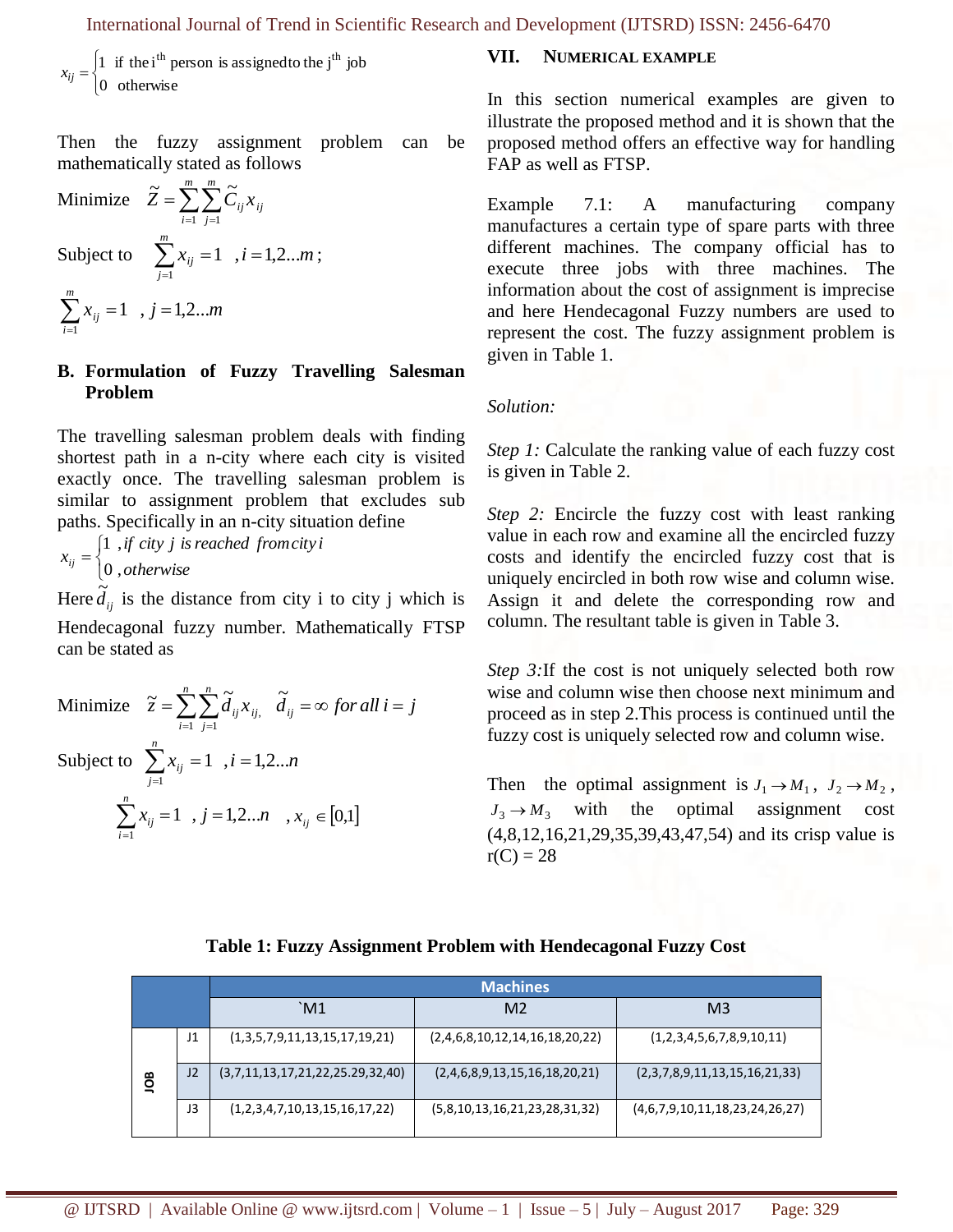#### International Journal of Trend in Scientific Research and Development (IJTSRD) ISSN: 2456-6470

| <b>Table 2: Ranking value of Hendecagonal Fuzzy cost</b> |                |                          |                            |                           |
|----------------------------------------------------------|----------------|--------------------------|----------------------------|---------------------------|
| <b>Machines</b>                                          |                |                          |                            |                           |
|                                                          |                | M1                       | $\mathbf{M}2$              | M3                        |
|                                                          | J <sub>1</sub> | $r(\tilde{c}_{11}) = 11$ | $r(\tilde{c}_{12}) = 12$   | $r(\widetilde{c}_{13})=6$ |
| ≋                                                        | J2             | $r(\tilde{c}_{21}) = 20$ | $r(\widetilde{c}_{22})=12$ | $r(\tilde{c}_{23}) = 13$  |
|                                                          | J3             | $r(\tilde{c}_{31}) = 10$ | $r(\widetilde{c}_{32})=19$ | $r(\tilde{c}_{33}) = 15$  |
|                                                          |                |                          |                            |                           |

| <b>Table 3: Encircled Fuzzy Cost</b>   |    |                                  |                                |                                |  |
|----------------------------------------|----|----------------------------------|--------------------------------|--------------------------------|--|
| <b>Machines</b>                        |    |                                  |                                |                                |  |
| M1<br>M <sub>2</sub><br>M <sub>3</sub> |    |                                  |                                |                                |  |
| JOB                                    | J1 | (1,3,5,7,9,11,13,15,17,19,21)    | (2,4,6,8,10,12,14,16,18,20,22) | (1,2,3,4,5,6,7,8,9,10,11)      |  |
|                                        | J2 | (3,7,11,13,17,21,22,25.29,32,40) | (2,4,6,8,9,13,15,16,18,20,21)  | (2,3,7,8,9,11,13,15,16,21,33)  |  |
|                                        | J3 | (1,2,3,4,7,10,13,15,16,17,22)    | (5,8,10,13,16,21,23,28,31,32)  | (4,6,7,9,10,11,18,23,24,26,27) |  |

Example 7.2:Let us consider a fuzzy travelling salesman problem with three cities  $C_1, C_2, C_3$ . The distance matrix  $\left[\tilde{d}_{ij}\right]$  is given whose elements are Hendecagonal fuzzy numbers. A salesman must travel from city to city to maintain his accounts. The problem is to find the optimal assignment, so that the assignment minimize the total distance of visiting all cities and return to starting city. The fuzzy travelling salesman problem is given in Table 4.

### *Solution:*

*Step 1:* Calculate the ranking value of each fuzzy distance is given in Table 5.

*Step 2:* Encircle the fuzzy distance with least ranking value in each row and examine all the

encircled fuzzy distance to find the uniquely encircled fuzzy distance in both row wise and column wise. Assign it and delete the corresponding row and column. The resultant table is given in Table 6.

*Step 3:*If the distance is not uniquely selected both row wise and column wise then choose next minimum and repeat the step 2.This process is continued until the fuzzy distance is uniquely selected row and column wise.

Thus the optimal assignment is  $C_1 \rightarrow C_2$ ,  $C_2 \rightarrow C_3$ ,  $C_3 \rightarrow C_1$  with the optimal distance (5,9,16,20,26,33,40,46,50,58,77) and its crisp value is  $r(\tilde{d}_{ij}) = 34.55$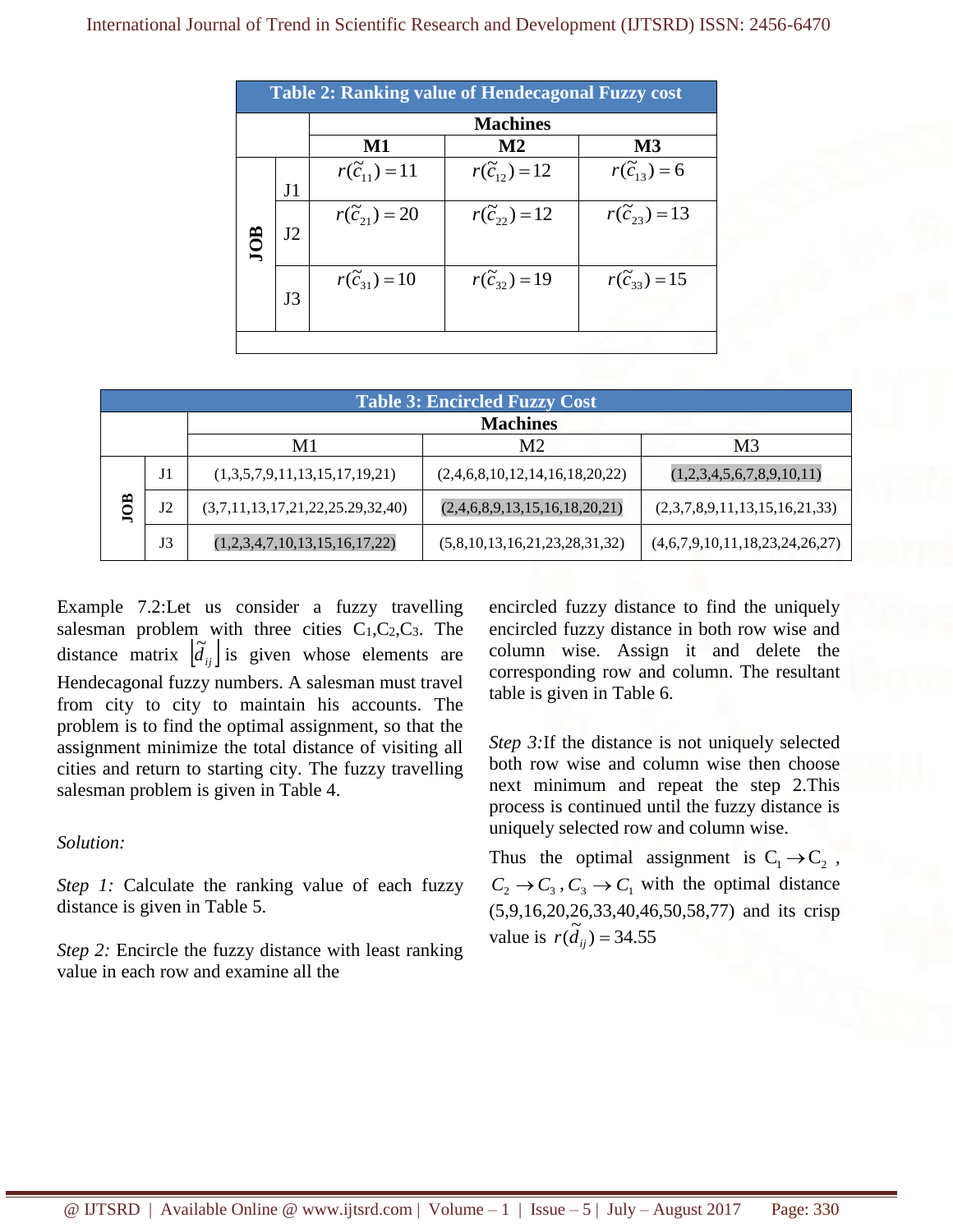**Table 4: Fuzzy Travelling Salesman Problem with Hendecagonal Fuzzy Distance**

|  |                | <b>CITY</b>                      |                                |                               |  |  |
|--|----------------|----------------------------------|--------------------------------|-------------------------------|--|--|
|  |                | $\degree$ C1                     | C <sub>2</sub>                 | C <sub>3</sub>                |  |  |
|  | C <sub>1</sub> | $\infty$                         | (2,4,6,8,10,12,14,16,18,20,22) | (1,2,3,4,5,6,7,8,9,10,11)     |  |  |
|  |                | (3,7,11,13,17,21,22,25.29,32,40) | $\infty$                       | (2,3,7,8,9,11,13,15,16,21,33) |  |  |
|  | C <sub>3</sub> | (1,2,3,4,7,10,13,15,16,17,22)    | (5,8,10,13,16,21,23,28,31,32)  | $\infty$                      |  |  |

# **Table 5: Ranking value of Hendecagonal Fuzzy Distance**

|  |                |                          | CITY                     |                          |  |
|--|----------------|--------------------------|--------------------------|--------------------------|--|
|  |                | $\widetilde{C}1$         | $\overline{C1}$          | $\overline{C1}$          |  |
|  | C <sub>1</sub> | $\infty$                 | $r(\tilde{c}_{12}) = 12$ | $r(\tilde{c}_{13}) = 6$  |  |
|  | C <sub>2</sub> | $r(\tilde{c}_{21}) = 20$ | $\infty$                 | $r(\tilde{c}_{23}) = 13$ |  |
|  | C <sub>3</sub> | $r(\tilde{c}_{31}) = 10$ | $r(\tilde{c}_{32}) = 19$ | $\infty$                 |  |

# **Table 3: Encircled Fuzzy Distance**

|                | CITY                                 |                                |                               |  |
|----------------|--------------------------------------|--------------------------------|-------------------------------|--|
|                | $\hat{C}1$                           | $\hat{C}1$                     | M3                            |  |
|                | $\infty$                             | (2,4,6,8,10,12,14,16,18,20,22) | (1,2,3,4,5,6,7,8,9,10,11)     |  |
|                | (3,7,11,13,17,21,22,25.29,32,<br>40) | $\infty$                       | (2,3,7,8,9,11,13,15,16,21,33) |  |
| C <sub>3</sub> | (1,2,3,4,7,10,13,15,16,17,22)        | (5,8,10,13,16,21,23,28,31,32)  | $\infty$                      |  |

### **VIII. CONCLUSION AND FUTURE ENHANCEMENT**

In this paper, a new fuzzy number is developed for solving optimization problem with Hendecagonal fuzzy cost and fuzzy distance. The optimal solution to FAP and FTSP obtained by the proposed method is same as that of the optimal solution obtained by the existing methods. However the proposed method is simpler, easy to understand and it takes few steps for

obtaining the fuzzy optimal solution. Numerical example shows that the proposed method offers an effective tool for handling the fuzzy assignment problem. In future, the generalization of Hendecagonal fuzzy number is developed to solve optimization problems.